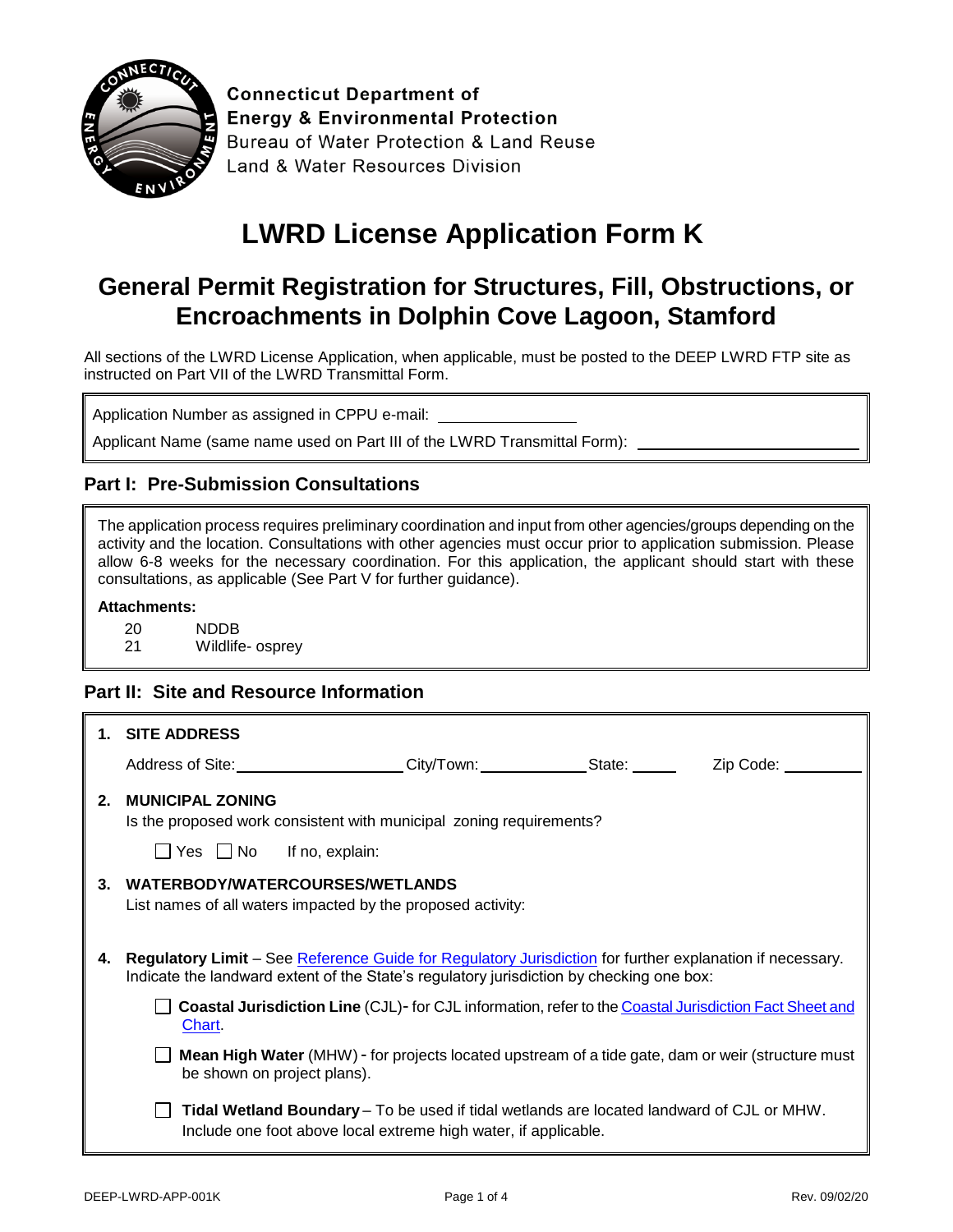## **Part II: Site and Resource Information (continued)**

|                | <b>Tidal Elevations</b><br>5.                                                                                                                                                                                                                                                               |                                            |                                                          |                   |                                                                                             |
|----------------|---------------------------------------------------------------------------------------------------------------------------------------------------------------------------------------------------------------------------------------------------------------------------------------------|--------------------------------------------|----------------------------------------------------------|-------------------|---------------------------------------------------------------------------------------------|
|                | Provide site elevations for CJL, MHW, Mean Low Water (MLW) and the High Tide Line (HTL)* in NAVD88.<br>For general elevation reference and conversion, please refer to USACE Tidal Flood Profiles; CO-OPS Map -<br>NOAA Tides & Currents; or, Online VDatum: Vertical Datums Transformation |                                            |                                                          |                   |                                                                                             |
|                |                                                                                                                                                                                                                                                                                             |                                            |                                                          |                   |                                                                                             |
|                |                                                                                                                                                                                                                                                                                             |                                            |                                                          |                   | *The HTL is necessary for USACE jurisdiction and required as part of the USACE application. |
| 6.             |                                                                                                                                                                                                                                                                                             | <b>Coastal Resource Impact Table</b>       |                                                          |                   |                                                                                             |
|                | Check the applicable boxes below to identify coastal resources to be impacted by the proposed activity at<br>the project site. Describe the impacts, as applicable. For definitions, refer to the Connecticut Coastal<br><b>Management Manual</b> .                                         |                                            |                                                          |                   |                                                                                             |
|                |                                                                                                                                                                                                                                                                                             |                                            | square feet                                              |                   |                                                                                             |
|                | <b>Resource Type</b>                                                                                                                                                                                                                                                                        | <b>Permanent</b><br>impact                 | <b>Temporary</b><br>impact                               | <b>Mitigation</b> | <b>Describe Impacts</b>                                                                     |
|                | Beaches/Dunes<br>below HTL<br>below CJL                                                                                                                                                                                                                                                     |                                            |                                                          |                   |                                                                                             |
|                | <b>Tidal Wetlands</b>                                                                                                                                                                                                                                                                       |                                            |                                                          |                   | Identify if existing vegetation is salt, brackish or<br>freshwater wetland.                 |
|                | Nearshore waters                                                                                                                                                                                                                                                                            |                                            |                                                          |                   |                                                                                             |
|                | <b>Resource Type</b>                                                                                                                                                                                                                                                                        | Describe Impacts (temporary and permanent) |                                                          |                   |                                                                                             |
|                | <b>Benthic Habitat</b>                                                                                                                                                                                                                                                                      |                                            |                                                          |                   |                                                                                             |
| $\blacksquare$ |                                                                                                                                                                                                                                                                                             |                                            |                                                          |                   |                                                                                             |
|                | <b>Intertidal Flats</b>                                                                                                                                                                                                                                                                     |                                            |                                                          |                   |                                                                                             |
|                | Submerged Aquatic<br>Vegetation (SAV)                                                                                                                                                                                                                                                       |                                            |                                                          |                   |                                                                                             |
|                | <b>Rocky Shorefront</b>                                                                                                                                                                                                                                                                     |                                            | Include rocky intertidal areas.                          |                   |                                                                                             |
|                | Finfish                                                                                                                                                                                                                                                                                     |                                            |                                                          |                   |                                                                                             |
|                | Wildlife                                                                                                                                                                                                                                                                                    |                                            |                                                          |                   |                                                                                             |
|                | <b>Shellfish Areas</b>                                                                                                                                                                                                                                                                      |                                            | Maps available at <b>The Aquaculture Mapping Atlas</b> . |                   |                                                                                             |
|                | <b>Coastal Hazard</b><br>Area                                                                                                                                                                                                                                                               |                                            | <b>Discuss FEMA compliance.</b>                          |                   |                                                                                             |
|                | <b>Bluffs/Escarpments</b>                                                                                                                                                                                                                                                                   |                                            |                                                          |                   | Describe impacts associated with flood and erosion control structures.                      |
|                | Islands                                                                                                                                                                                                                                                                                     |                                            |                                                          |                   | If new access is proposed, describe how island resources will be impacted.                  |
|                | Coastal Flooding                                                                                                                                                                                                                                                                            |                                            |                                                          |                   | Describe how tide gates/fill/seawall height increases will impact flooding.                 |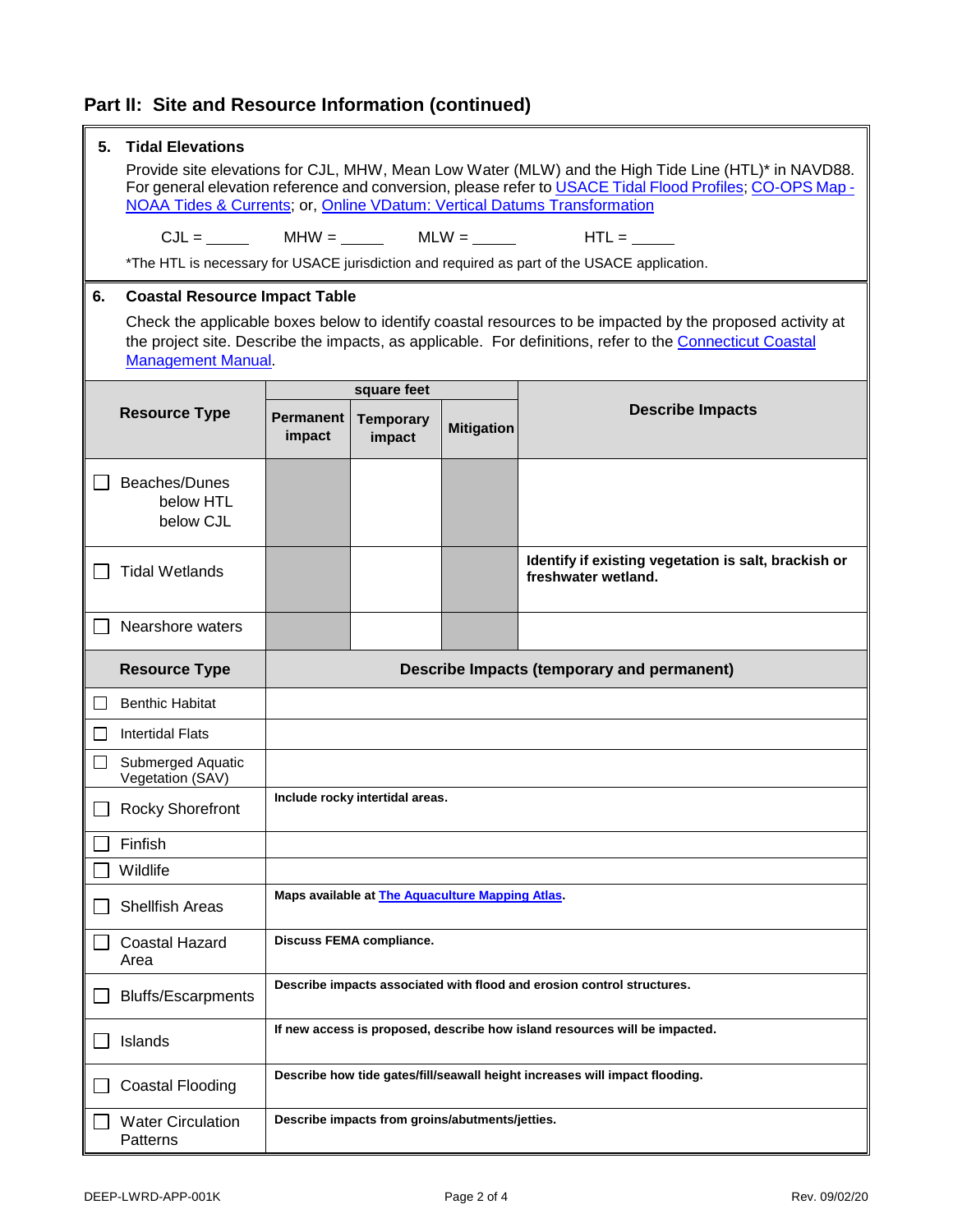| <b>Drainage Patterns</b> | Describe impacts from impervious surfaces/outfalls/weep holes and stormwater modifications. |
|--------------------------|---------------------------------------------------------------------------------------------|
| <b>Visual Quality</b>    | Only applies to public views of statewide scenic significance.                              |
| <b>Water Quality</b>     | Discuss sediment and erosion controls, water handling, and stormwater treatment.            |

## **Part III: Project Information**

| 1. | Describe the existing structures, conditions and uses at the site of the proposed work.<br>Provide photographs showing resources and existing site conditions as Attachment 10.                                                                                                                                                                                            |
|----|----------------------------------------------------------------------------------------------------------------------------------------------------------------------------------------------------------------------------------------------------------------------------------------------------------------------------------------------------------------------------|
| 2. | Describe the proposed maintenance in a detailed narrative, including the number and dimensions of<br>structures and the volume and area of fill or excavations. Include construction methods, sequencing,<br>equipment, and any alternative construction methods that might be employed. If proposing only retention<br>of existing structures, indicate "Not Applicable". |

### **Part IV: General Permit Eligibility**

Please confirm registration eligibility by checking the applicable boxes in the checklist below.

| <b>Confirm</b> | <b>Eligibility Requirements</b>                                                                                                                                     |
|----------------|---------------------------------------------------------------------------------------------------------------------------------------------------------------------|
|                | The structure, fill, obstruction, or encroachment was installed prior to December 7, 1995                                                                           |
|                | The proposed activity is within the boundary of Dolphin Cove Lagoon as delineated in GP-LIS-95-<br>001.                                                             |
|                | No previous authorization under Connecticut General Statutes Sections 22a-361, 22a-363b or 22a-<br>32 exists for the structure, fill, obstruction, or encroachment. |